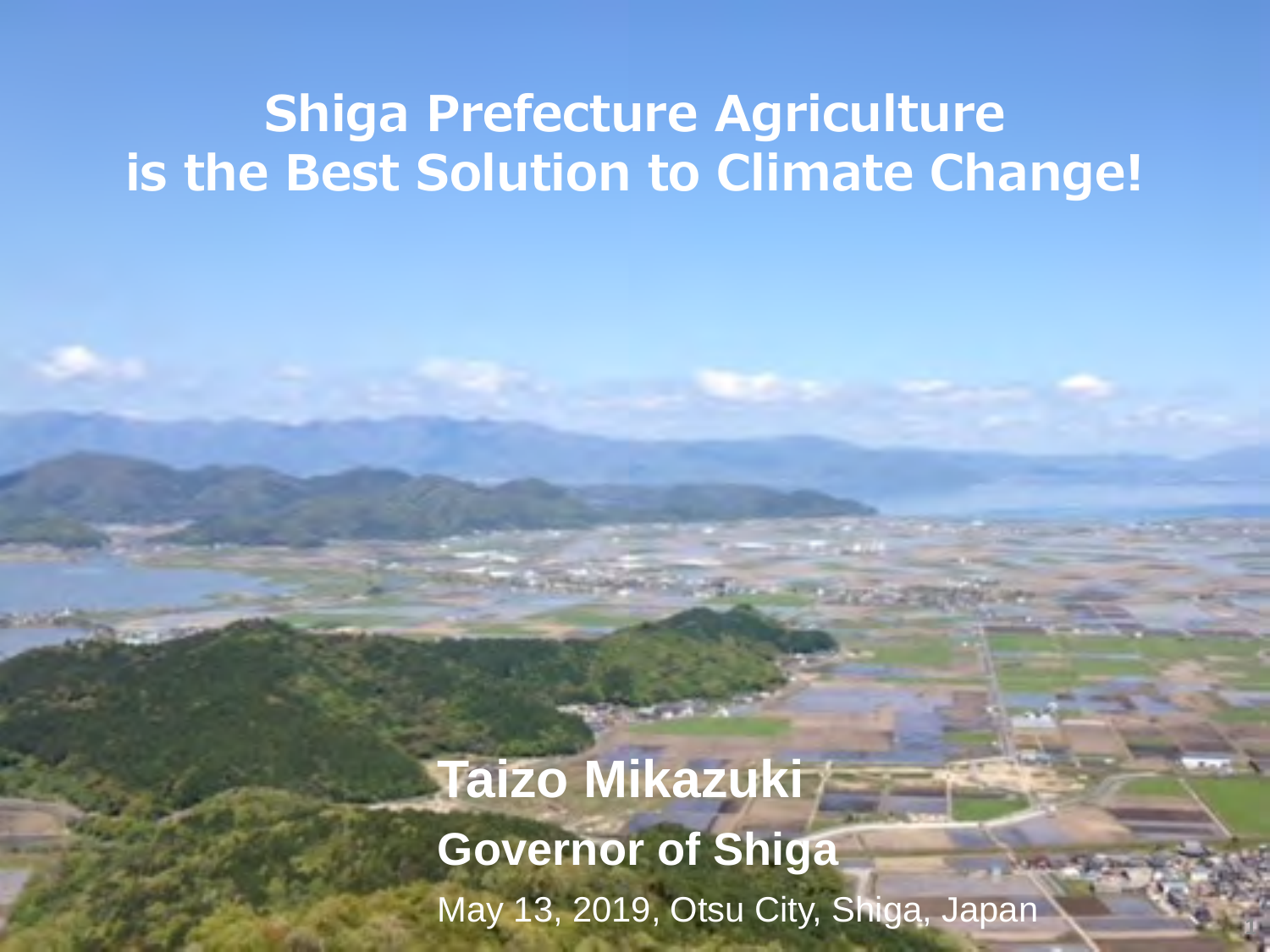## **Shiga and Lake Biwa**



### Shiga in Japan



### **Location of Lake Biwa**

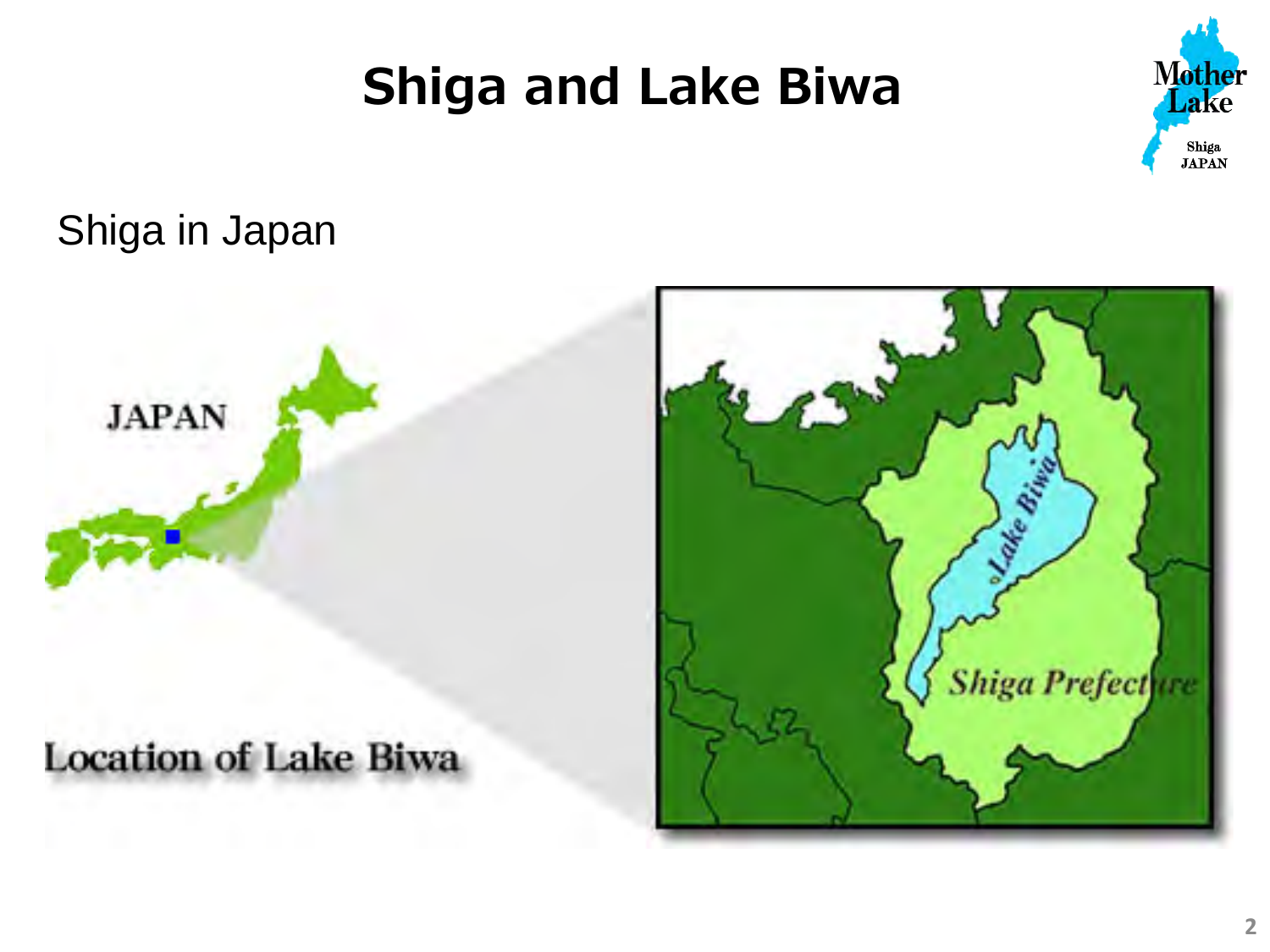## **Shiga and Lake Biwa**



#### **Mother** lake Shiga **TAPAN**

Basic information about Lake Biwa

Surface area: 670.25 km2 (1/6 the size of Shiga) Length of shore: 235 km Water volume:  $\approx$  27.5 billion m<sup>3</sup> ● Average depth:  $~141 \text{ m}$ Maximum depth: 103.58 m Minimum width: 1.35 km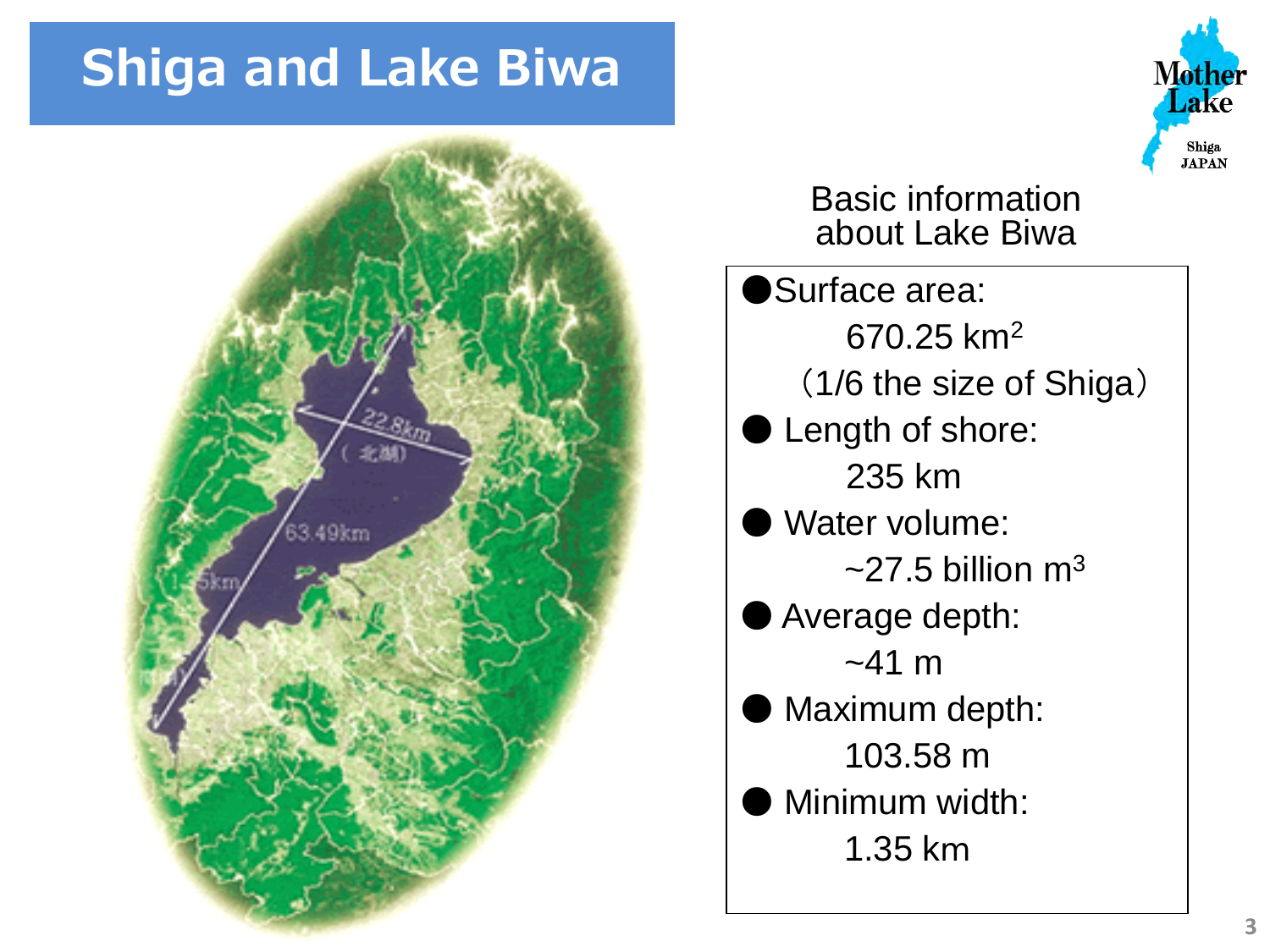# **Impact of Climate Change in Shiga**



#### Trend in the average temperature: +1.3℃ in 100 years



A further rise of about 2.9℃ by the end of the century is predicted. That is the same average temperature as present-day Miyazaki.

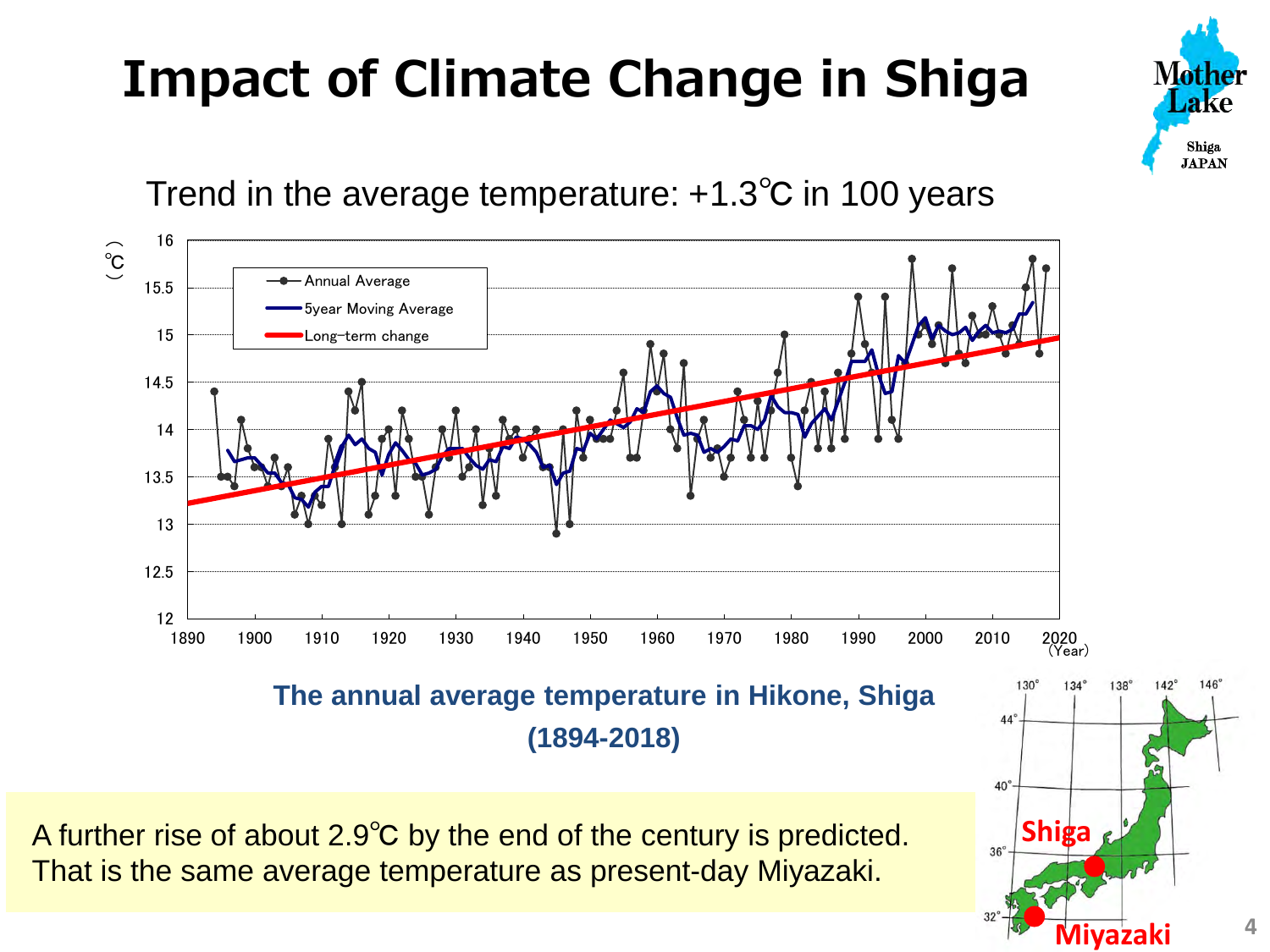# **Animal and Plant Life is Already Changing**





**Butterfly that lived further south**



**Cherry Blossoms at Lake Biwa Canal**



**Blue-green algae appeared later than usual, in late autumn (November 6, 2015)**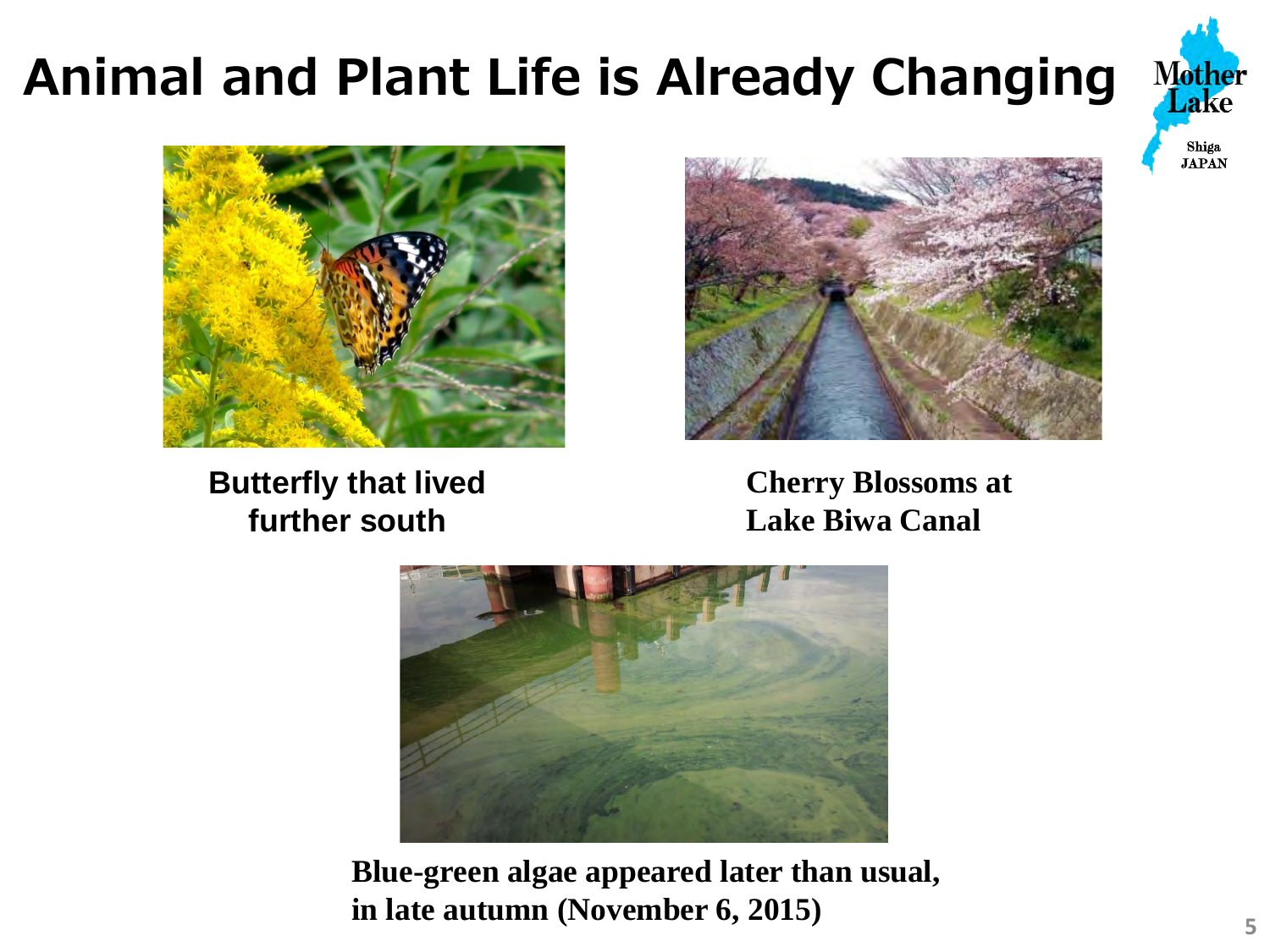# **Impacts on Lake Biwa**



**Nother** ake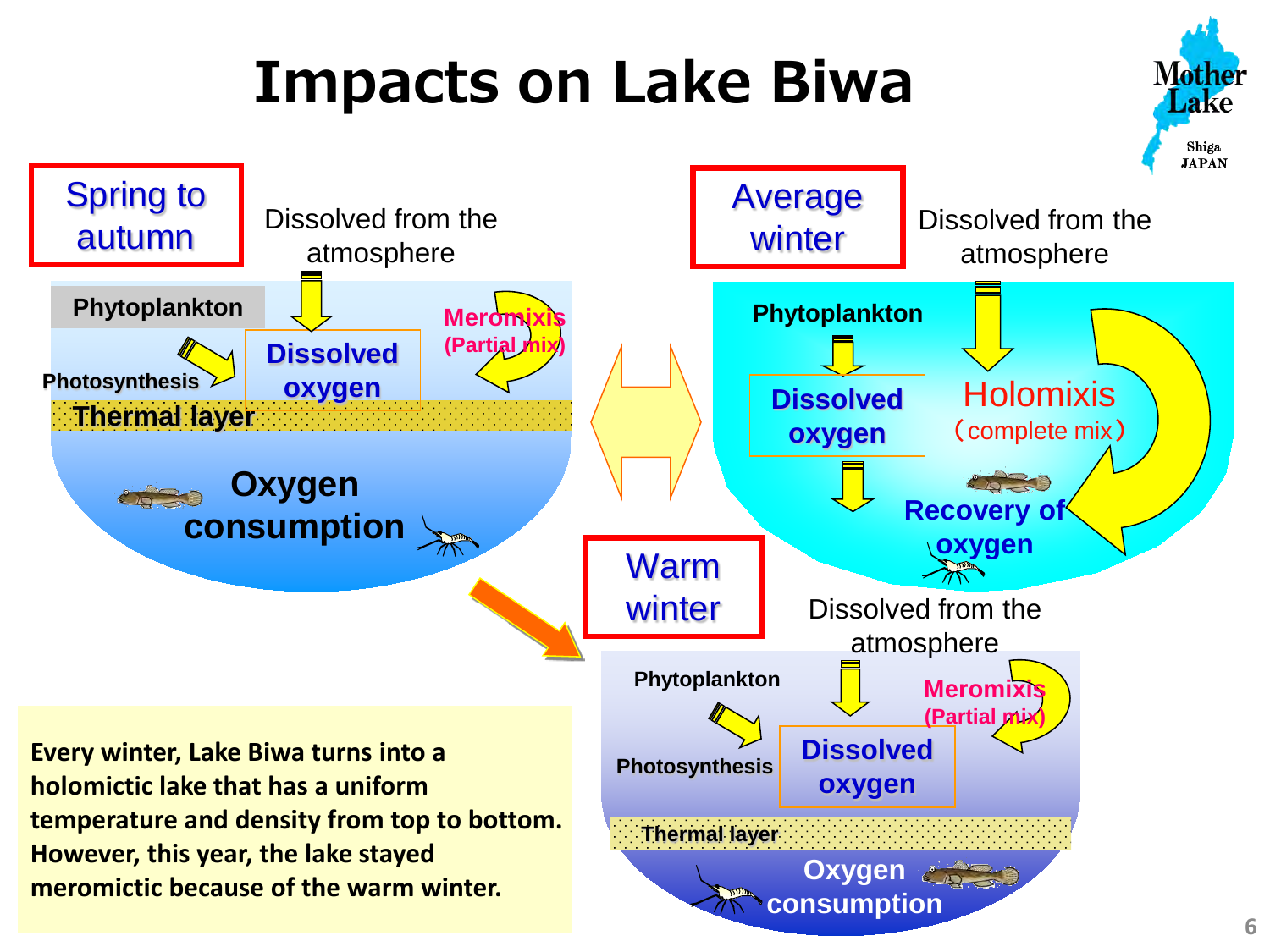### **Impacts of Climate Change on Agriculture in Shiga**







Deterioration in the appearance of rice due to summer heat